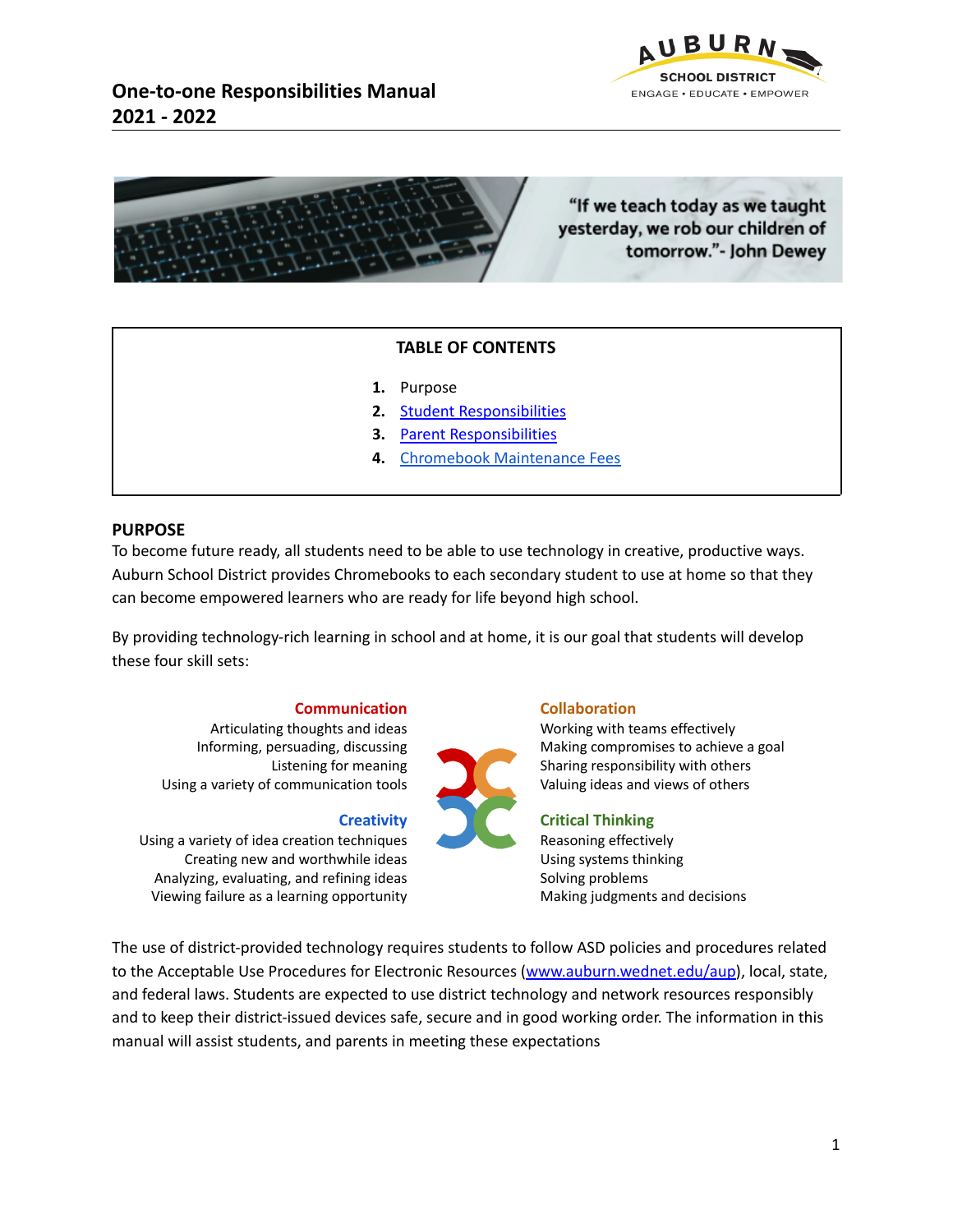**DEVICE RULES AND GUIDELINES BOOK USE, CARE, AND CLASSROOM ROUTINES**



# <span id="page-1-0"></span>**STUDENT RESPONSIBILITIES**

| <b>General Care</b>                                                                                    | <b>Classroom Habits</b>                                                                     |  |
|--------------------------------------------------------------------------------------------------------|---------------------------------------------------------------------------------------------|--|
| Keep your device in the case at<br>all times.                                                          | Bring your charged device to<br>school every day.                                           |  |
| Place a nametag on the carrying<br>case in the slot provided.                                          | Center the device on the<br>desk/table.                                                     |  |
| Leave asset tags displayed; do not tamper<br>with or remove.                                           | Use two hands to open the lid and carry the<br>$\bullet$<br>device.                         |  |
| Clean the screen with a soft, dry microfiber<br>cloth ONLY, if needed.                                 | Do not close the lid with anything inside the<br>Chromebook (headphones, pencils, etc.).    |  |
| ONLY use designated computer disinfectant<br>$\bullet$<br>wipes to clean other parts of the device.    | Follow all directions given by teachers.<br>$\bullet$                                       |  |
| Use USB headphones for prolonged life.                                                                 | Follow copyright laws and cite appropriately<br>sources used from electronic media.         |  |
| Report any damage to the device within a<br>$\bullet$<br>school day.                                   | Convey to your teacher as quickly as<br>possible, without discussing with other             |  |
| Shut down your Chromebook each night to<br>ensure you receive updates.                                 | students, any identified security problems or<br>potential online safety issues.            |  |
|                                                                                                        |                                                                                             |  |
| <b>Traveling To, From, and Around</b><br><b>School</b>                                                 | <b>At Home</b>                                                                              |  |
| Completely shut down the<br>device before traveling.                                                   | Take your device home every<br>day.                                                         |  |
| Never leave the device unattended for any<br>$\bullet$<br>reason. Use lockers/PE lockers to lock up in | Charge the device fully each<br>night; leave the power cord/charger at<br>home.             |  |
| school.                                                                                                | Use the device in a common room of the                                                      |  |
| Do not lean against the device or on your<br>backpack with the device inside.                          | home (family room, kitchen, dining room).<br>Store the device on a desk or table - never on |  |
| Store device standing up on its side in a<br>locker; do not pile other things on top of it in          | the floor!<br>Do not leave the device in a vehicle.                                         |  |
| a locker.                                                                                              | Protect the device from:                                                                    |  |
| If ever in a situation where someone is                                                                | Extreme heat or cold<br>$\blacksquare$                                                      |  |
| threatening you for your device, give it to<br>them and tell a staff member as soon as you             | Food, drinks, other liquids                                                                 |  |
| arrive at school.                                                                                      | Small children or pets<br>٠                                                                 |  |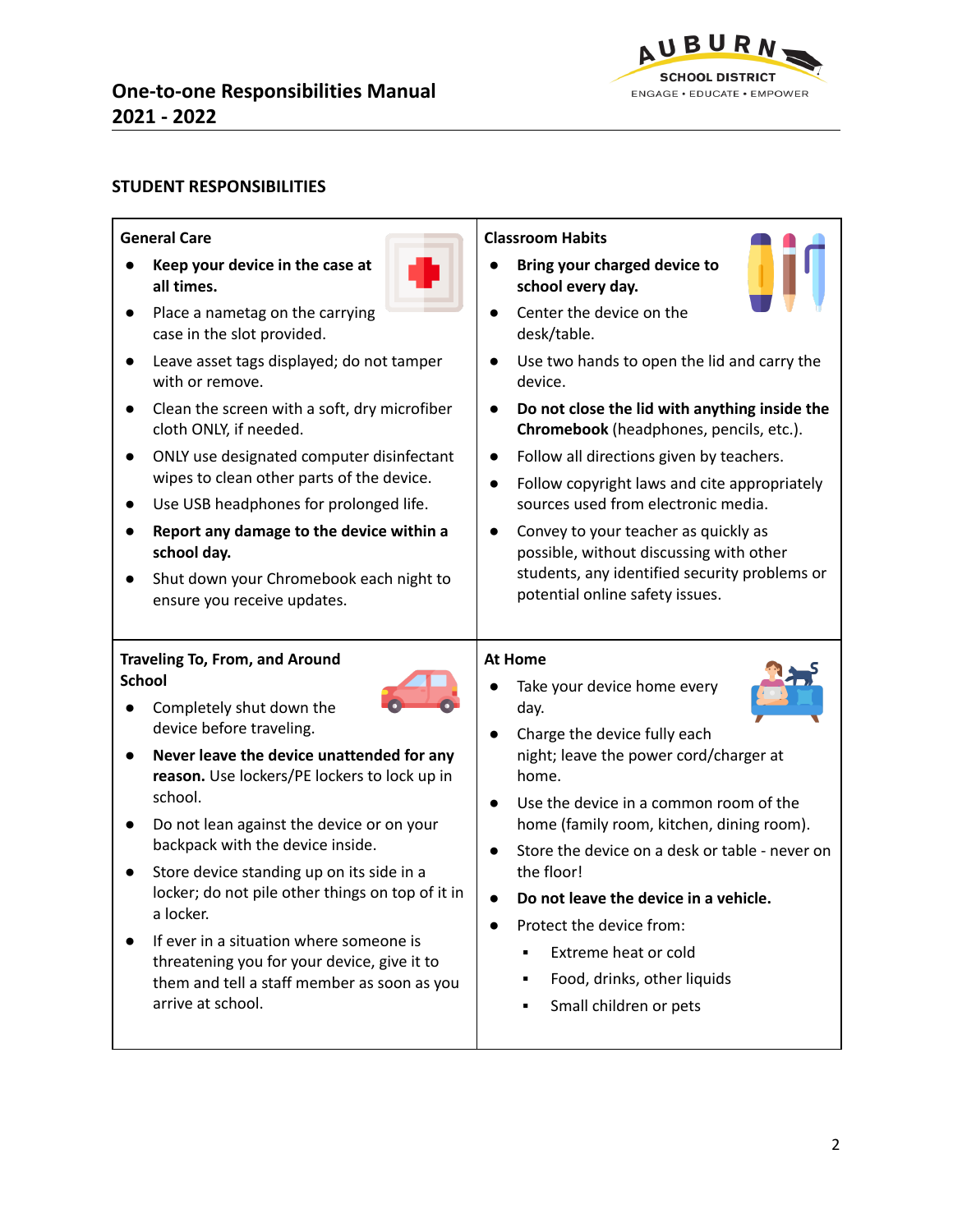

# **Following the Acceptable Use Procedures for Electronic Resources**

Rules are in effect before, during, and after school hours, for all ASD electronic devices whether on or off the school campus. All use of the network, whether on a district-provided or personal electronic device, must support education and research and be consistent with the mission of the school district. Remember these important dos and don'ts from our ASD procedures:

|                                                   | <b>DON'T</b>                                                                                                                 |
|---------------------------------------------------|------------------------------------------------------------------------------------------------------------------------------|
| Keep your login and password private.             | Access unauthorized accounts, computers,                                                                                     |
| Explore online resources and tools to help        | networks or information systems.                                                                                             |
| you with your school work.                        | Cyberbully, or harass others, including                                                                                      |
| Participate in online communities that            | discriminatory jokes and remarks.                                                                                            |
| support education and research.                   | Engage in unethical or illegal actions.                                                                                      |
| Cite sources appropriately when using the         | Download or make copies of copyrighted                                                                                       |
| work of others.                                   | electronic works.                                                                                                            |
| Keep personal information private online,         | Hack, vandalize, introduce viruses, or make                                                                                  |
| including your full name, home address, and       | other unauthorized changes to hardware,                                                                                      |
| phone numbers.                                    | software, and monitoring tools.                                                                                              |
| Keep other individuals' personal information      | Access or distribute obscene, pornographic,                                                                                  |
| private - including photographs and online        | or sexually explicit material.                                                                                               |
| profiles - unless first obtaining permission      | Use ASD technology for personal gain,                                                                                        |
| to share.                                         | commercial solicitation or compensation of                                                                                   |
| Notify a school authority if you encounter        | any kind.                                                                                                                    |
| dangerous or inappropriate information<br>online. | Alter parts of district technology devices<br>physically without explicit prior approval of<br>the Department of Technology. |

Remember that files and information stored on ASD equipment or the ASD network (including Google Drive) are the property of the district and are subject to regular review and monitoring.

Failure to comply with these responsibilities may result in disciplinary action. ASD staff may remove a user's access to the network without notice at any time if the user is engaged in any unauthorized activity. ASD staff reserves the right to confiscate the property at any time.

School staff will retain the final authority in deciding when and how students may use personal electronic devices on school grounds.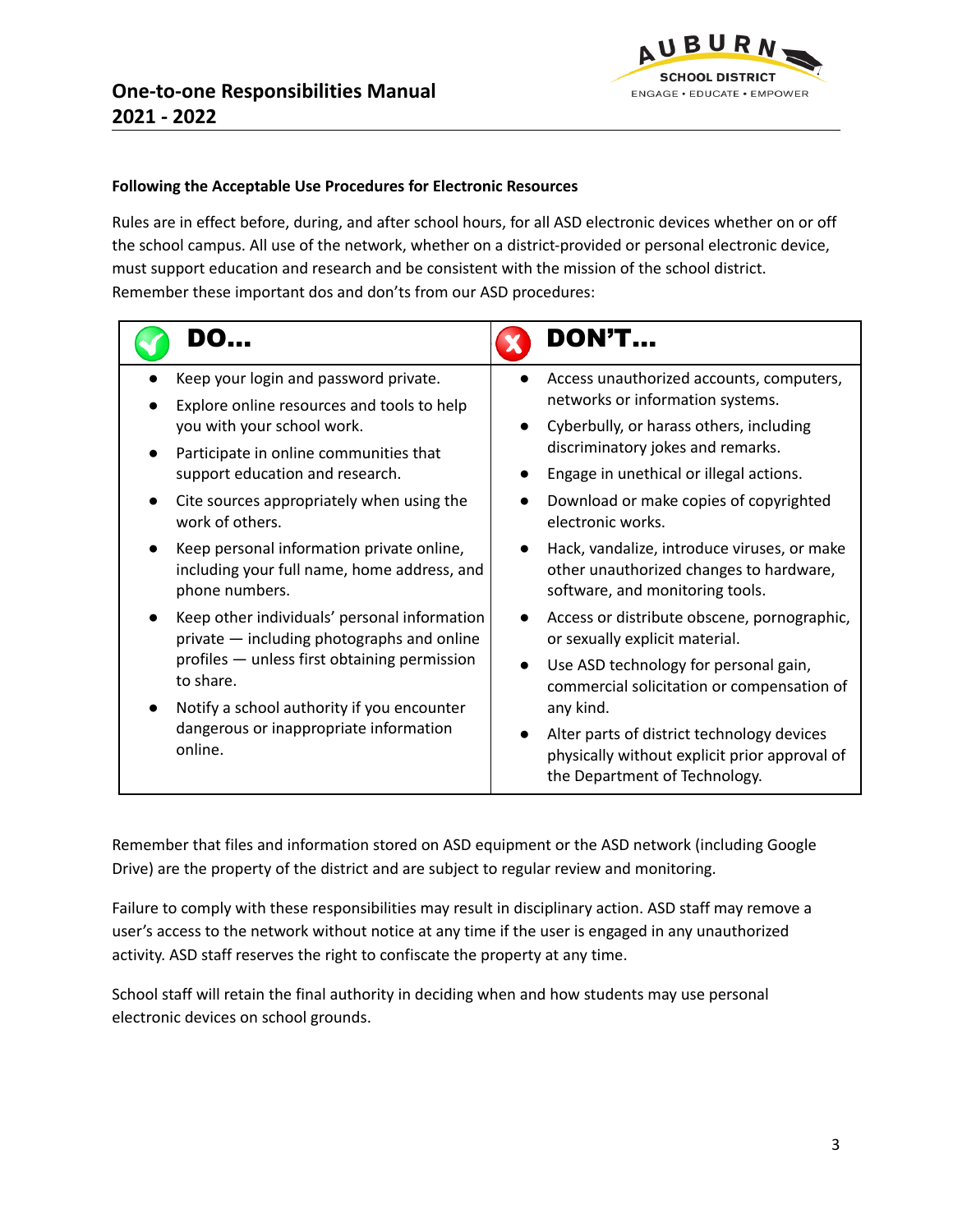

# <span id="page-3-0"></span>**PARENT/GUARDIAN RESPONSIBILITIES**

The parent/guardian is responsible for the cost of repair or replacement if the device is:

- Not returned
- Intentionally damaged
- Lost because of negligence
- Stolen, with no police report

#### **Monitoring Student Use**

The ASD provides families with tools to ensure the safe use of digital devices in the home. Filtering services provided in our schools — in compliance with federal regulations for the protection of students — are extended to Chromebooks when they are used away from school. Further, parents are provided an account through Securly Home with which they may monitor their student's online activities and apply additional rules at home should they choose. (Note: The district does not actively monitor the internet and email filters on student devices during non-school hours.)

Parent involvement is key for keeping students safe online. Supporting resources are available on the ASD [Technology](http://bit.ly/tech4families) For Families website.

#### *Suggestions:*

- Communicate expectations for the types of resources your student accesses online and for interacting with others online in a kind, respectful, and safe manner.
- Only allow electronic device use in common rooms of the home (e.g. living room or kitchen) and not in bedrooms.
- Develop a set of rules/expectations for electronic device use at home. Consider a signed [parent/child](https://www.commonsensemedia.org/family-media-agreement) agreement.
- Demonstrate a genuine interest in what your child is doing on the device. Ask questions and request to see their work often.
- View your child's Google Drive to check on work progress**.** If you have your own devices like a smartphone, computer, or tablet, and a Google (Gmail) account, you can access your child's Google Drive to look at the work they have been doing at school, including comments from teachers and peers.
- Investigate and apply parental controls available through your Internet Service Provider and/or your wireless router.
- Put all electronic devices "to bed" for the night at a designated time. This is a great way to ensure the Chromebook is charged nightly, and;
- Turn off your home WiFi at appropriate times. Many of the Chromebook and other device features require an Internet connection to function. When offline, the Chromebook can access the Google Docs suite and not much more. Turning off your home WiFi at night can prevent late-night YouTube sessions, or chatting with friends at inappropriate times.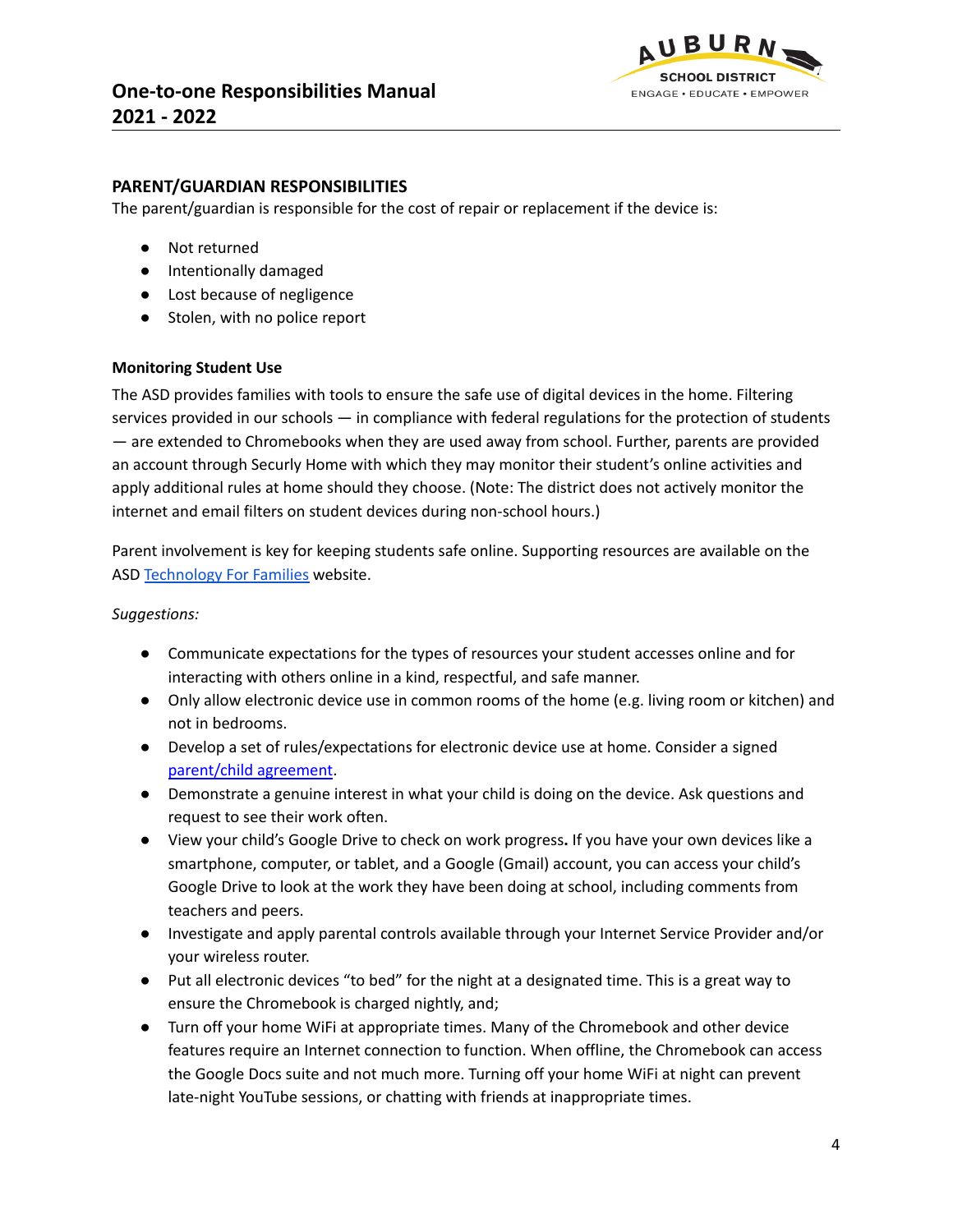

# <span id="page-4-0"></span>**CHROMEBOOK MAINTENANCE & FEES**

Chromebook devices are loaned to students and remain the property of the ASD. Students and parents are responsible to care for — and return in good condition — the Chromebook issued to them, just as they are for other district-loaned items such as textbooks, calculators, athletic equipment, or library books. We know, though, accidents or loss may happen, even when students are doing their best to take care of their devices. A required annual fee of \$5 per student is assessed for Chromebook maintenance as described here.

# **Service**

Unexpected problems do occur with the devices that are not the fault of the user (computer crashes, software errors, etc.). ASD Tech Support is available to assist students with getting such issues resolved. Students should submit work orders through their school Chromebook [coordinator](https://www.auburn.wednet.edu/Page/715). **ASD owned devices should not be taken to an outside computer service for repair.**

#### **Loaner Devices**

Temporary replacements (sometimes called "hot swaps") are available at each school so that learning may continue during any repair process. Students are responsible for the care of the loaner device. The same rules and regulations apply to loaner devices.

#### **Repairs**

Costs for damage and loss are covered as follows:

| Incident needing repair  | Theft*                      | <b>Not Covered</b>         |
|--------------------------|-----------------------------|----------------------------|
|                          |                             |                            |
| 1st Incident: \$0        | 1st Incident: \$25          | -Cords                     |
| 2nd Incident: \$25       | 2nd Incident: \$75          | -Charger                   |
| 3rd Incident: Full Cost  | 3rd Incident: Full Cost     | -Case                      |
|                          |                             | -Missing keys (they do not |
| Example:                 | Example: Stolen             | just fall off)             |
| Screen Replacement: \$99 | Chromebook: \$342           | -Willful or negligent      |
|                          |                             | damage                     |
| 1st Incident: \$0        | *Police Report is required. | -Lost devices              |
| 2nd Incident: \$25       |                             | -Theft/failure to return   |
| 3rd Incident: \$99       |                             |                            |

● Two incidents **total**, in any combination (damage/stolen), are covered per year. The family will be financially responsible for replacement/repair costs associated with any damage or loss to subsequently issued Chromebooks.

● If a lost or stolen device is later recovered in working condition, the fine will be refunded.